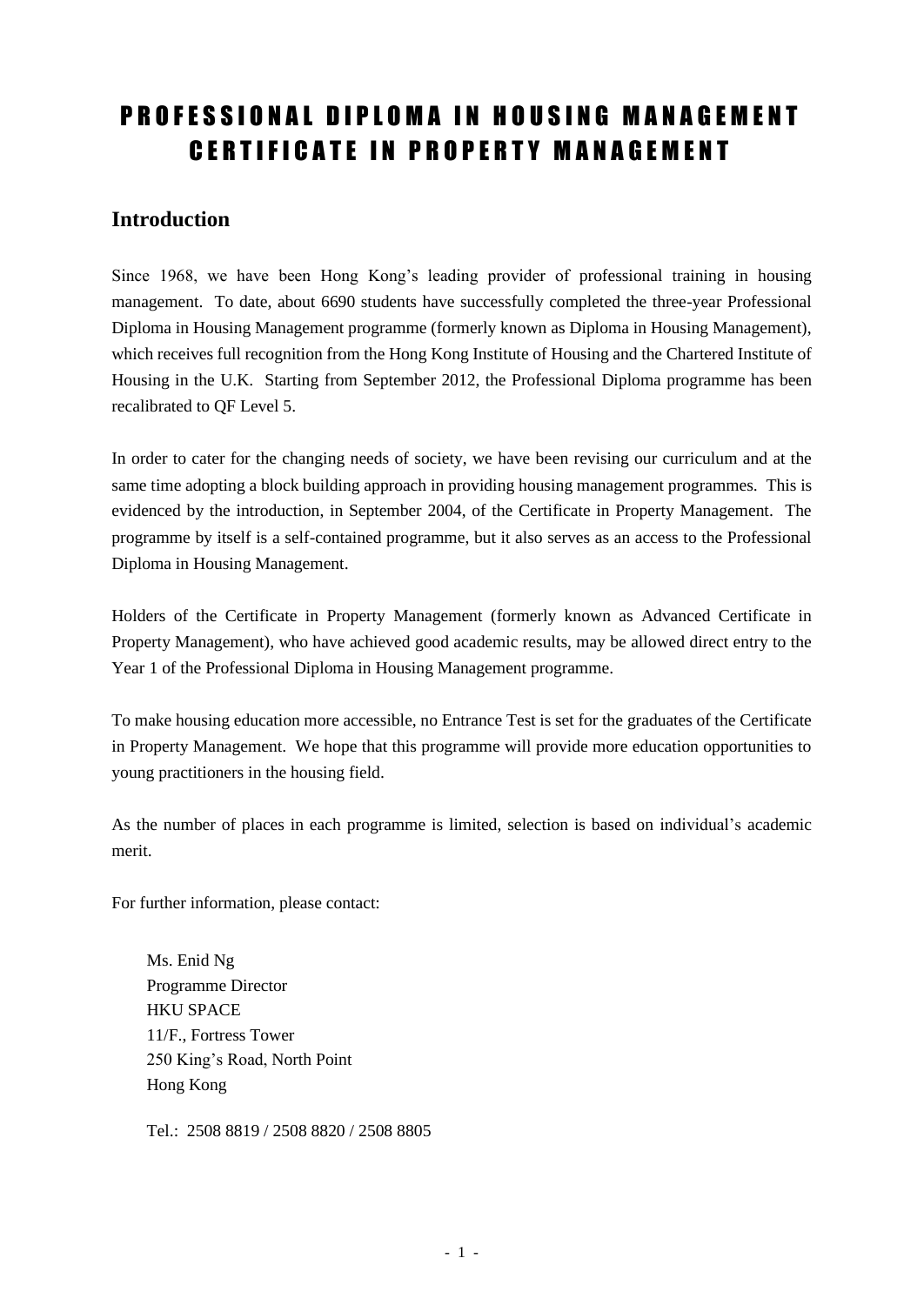## **C E R T I F I C A T E I N P R O P E R T Y M A N A G E M E N T (formerly known as Advanced Certificate in Property Management)**

### **Aims of the Programme**

This programme aims to provide learners with a wide range of conceptual and practical knowledge and skills necessary in today's property management environments to meet their individual needs for career development as well as pursuit of higher-level professional housing education.

By the end of the programme, students will be able to

- play their appropriate job roles as frontline property management practitioners;
- employ lawful and proper standard of work behaviours in performing their day-to-day property management duties at the supervisory level;
- communicate effectively with clients;
- assist in successfully balancing residents / owners' demand with the requirements of sound property management practices; and
- reach an adequate understanding of the subject upon which their future study in the Professional Diploma in Housing Management programme should be based.

### **Awards and Articulation**

#### *Certificate in Property Management*

Certificate in Property Management is awarded to candidates who complete all 6 modules and satisfy the examiners in accordance with the Rules and Regulations of the programme.

Graduates of the Certificate in Property Management, who have achieved good academic results with credit (grade C) or above in 3 or more modules, may be allowed direct entry to the Year I of the Professional Diploma in Housing Management programme, subject to the availability of the programme and places.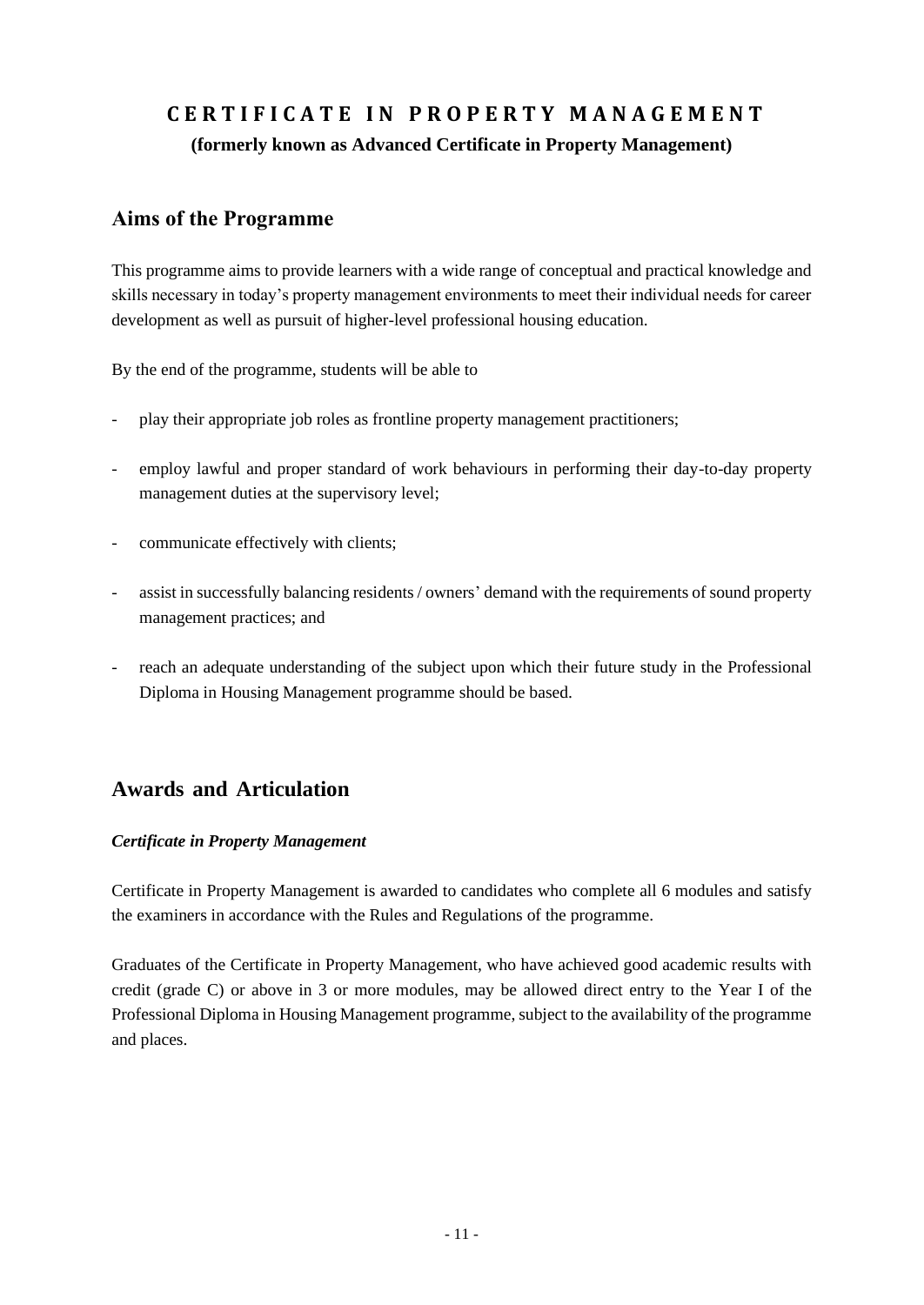## **Progression Path of Housing Management Studies**

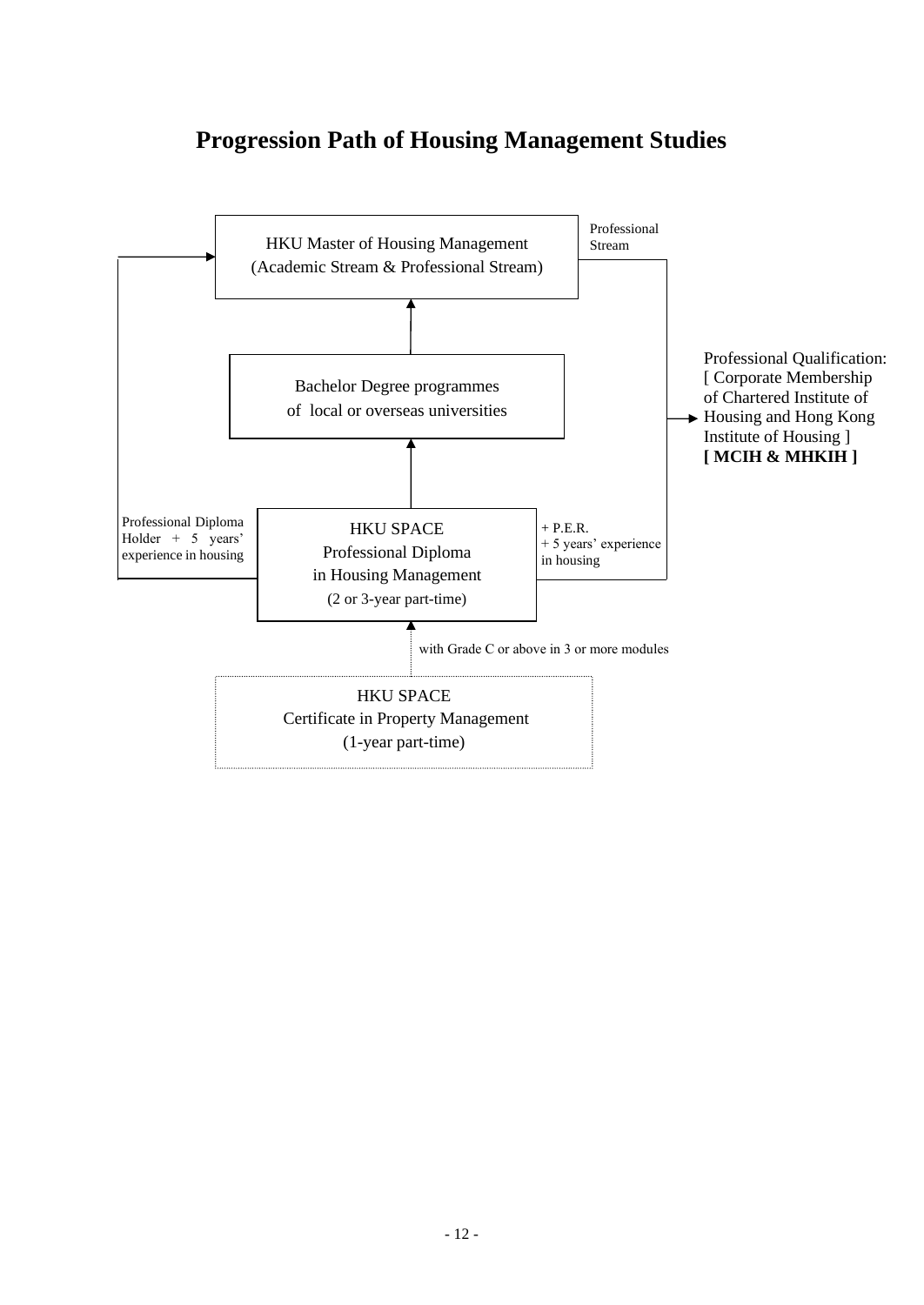### **Programme Structure**

Certificate in Property Management is a one-year part-time programme. Students attend about three lecture sessions a week. Lectures are mostly held in the evenings and occasionally during weekends.

The programme consists of six modules:

| Module 1 | <b>Property Management Practices</b>                 |
|----------|------------------------------------------------------|
| Module 2 | <b>Foundations in Building Maintenance</b>           |
| Module 3 | <b>Customer Services and Practical Communication</b> |
| Module 4 | Housing Organizations and Theories                   |
| Module 5 | Management Skills and Knowledge                      |
| Module 6 | Property Laws in Practice                            |

### **Entry Requirements**

- a) have gained in the HKDSE Examination Level 2 or above in 5 subjects, including Chinese Language and English Language; or
- b) have gained in the HKALE Grade E in one AL subject or two AS subjects; AND have gained in the HKCEE Grade E in 3 subjects PLUS Level 2 / Grade E or above in Chinese Language and English Language; or
- c) have gained in the HKCEE Grade E in 3 subjects PLUS Level 2 / Grade E or above in Chinese Language and English Language AND have 2 years of relevant work experience; or
- d) hold the practitioner membership of the Hong Kong Institute of Housing; or
- e) hold membership of a housing related professional body recognized by HKU SPACE; or
- f) have possessed a Certificate / Diploma in relevant subjects awarded by a recognized post secondary educational institution, plus 1 year of work experience in the relevant field; or
- g) have completed a Specification of Competency Standards Based (SCS-based) programme at QF Level 3 in Property Management; or
- h) have possessed two Statements of Attainment in Property Management at QF Level 3 through Recognition of Prior Learning (RPL); or
- i) have 5 years of relevant work experience in the housing field.

Applicants with other equivalent qualifications will be considered on individual merit.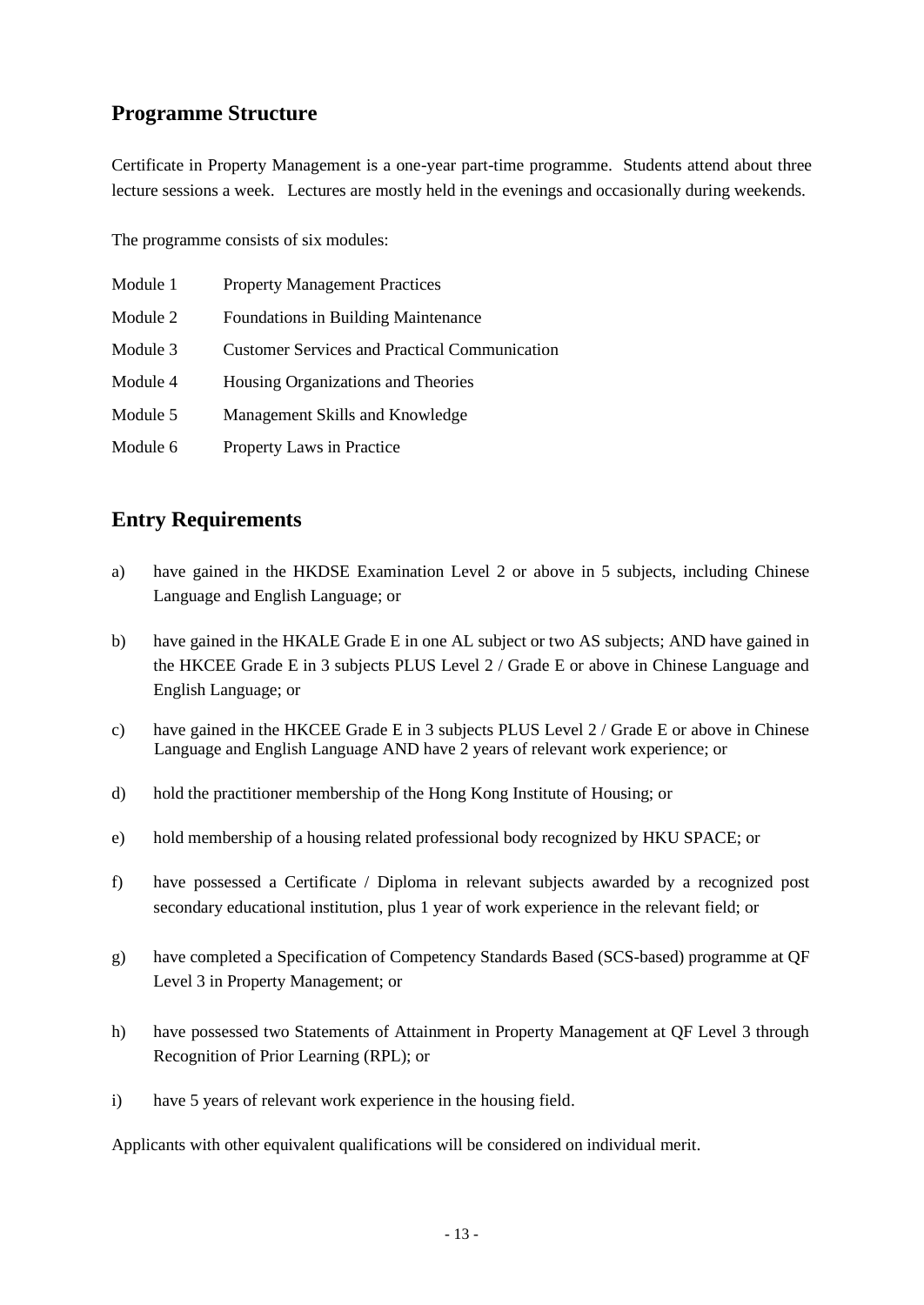#### **Methods of Assessment**

Each module will be assessed by two components: written examination and course assignment / project.

## **Tuition Fee in 2022/2023: HK\$29,100 (HK\$4,850 per module)**

**Application Fee: HK\$150 (non-refundable)**

## **Application Procedure Application Code: 2040-HB029A**

Completed application form, **SF26**, together with copies of relevant supporting documents, supplementary form C1 on page 18 and one non-refundable crossed cheque of HK\$150 payable to HKU SPACE as the application fee should be returned to:

Course Director Certificate in Property Management HKU SPACE 11/F., Fortress Tower 250 King's Road, North Point Hong Kong

Applicants may choose to apply the programme through the School's online application system. Applicants are reminded to upload the required documents listed above if applying through the online application system.

### *The closing date for application is June 17, 2022*.

### **Syllabus**

#### *Property Management Practices* (9 credits; QF Level 3)

This module offers students an understanding of the role of middle rank management employees in today's changing and demanding property management environment. It covers topics of obligations of property management in public and private sectors, housing market and its impact on Hong Kong Housing Strategies, good property management strategies for a wide range of properties, information technologies for property management, and security management. (30 hours)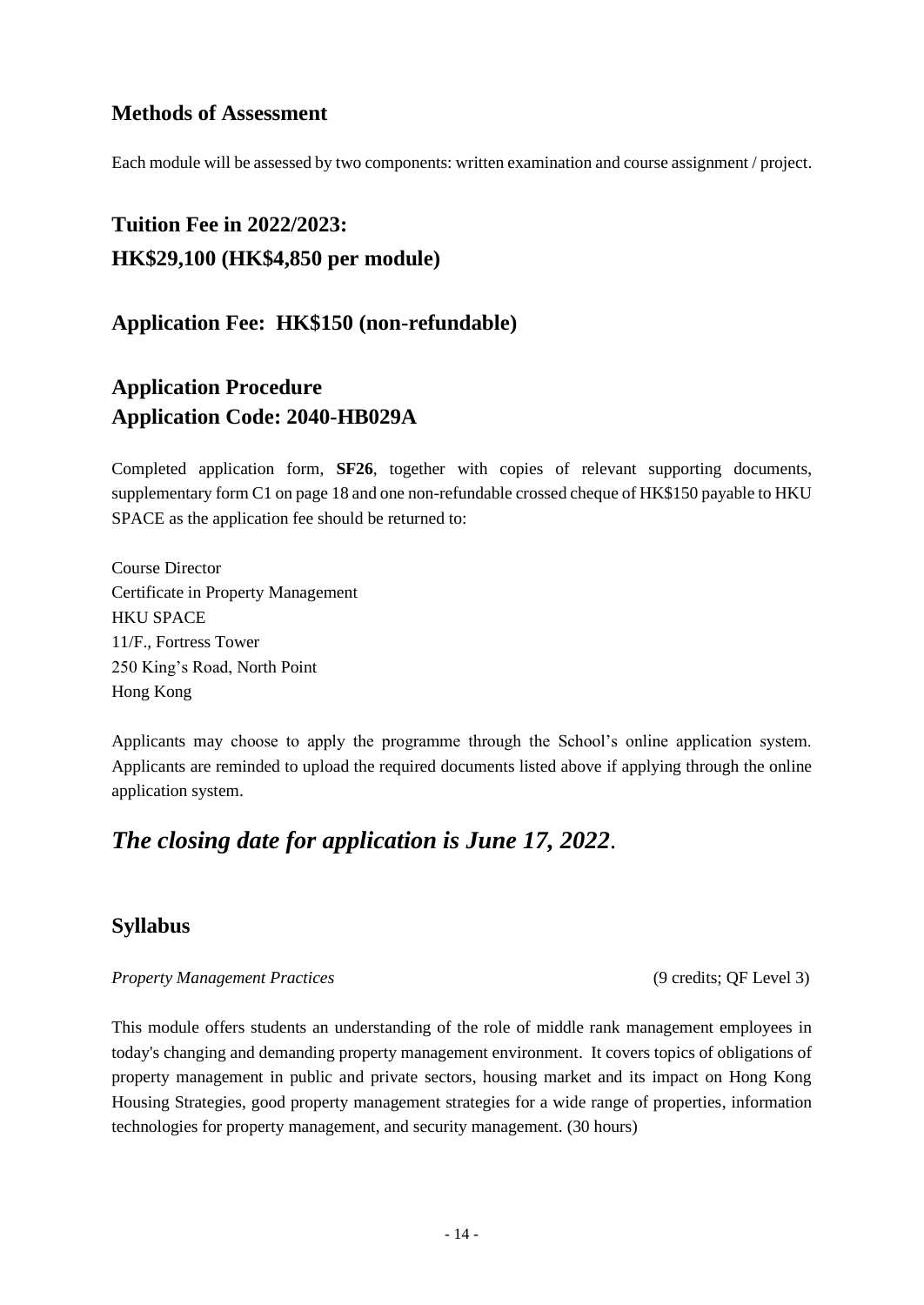This module aims to familiarize students with practical knowledge and skills in day-to-day building maintenance activities. It covers topics of building services and utilities, repair and maintenance. (36 hours)

#### *Customer Services and Practical Communication* (9 credits; QF Level 3)

This module examines issues of customer service, and addresses communication challenges and expectations of today's property tenants / owners. It covers topics of communication, conflict resolutions and customer relationship building. (30 hours)

#### *Housing Organizations and Theories* (9 credits; QF Level 3)

This module introduces students to different types of housing organizations and organization theories. It covers topics of types of housing organizations, organization development and its process, and organization transformation in the context of property management. (30 hours)

*Management Skills and Knowledge* (9 credits; QF Level 3)

This module aims to train students towards being a better leader in the workplace by exposing them to a number of management strategies in relation to basic principles of management, supervision and leadership, team building and team management, conflict management, task management, planning and setting objectives, and making decisions, introduction to business proposal writing, and business ethics. (30 hours)

#### *Property Laws in Practice* (12 credits; QF Level 3)

This module aims to give students a practical sense on major points of related legislations which have implications on the execution of day-to-day property management activities. It covers topics of the enforcement of house rules, the Building Maintenance Ordinance and the Deed of Mutual Covenants with an emphasis on the part played by frontline to middle rank staff. (36 hours)

#### **Enquiries**

For more specific enquiries, please contact our office at 2975 5667.